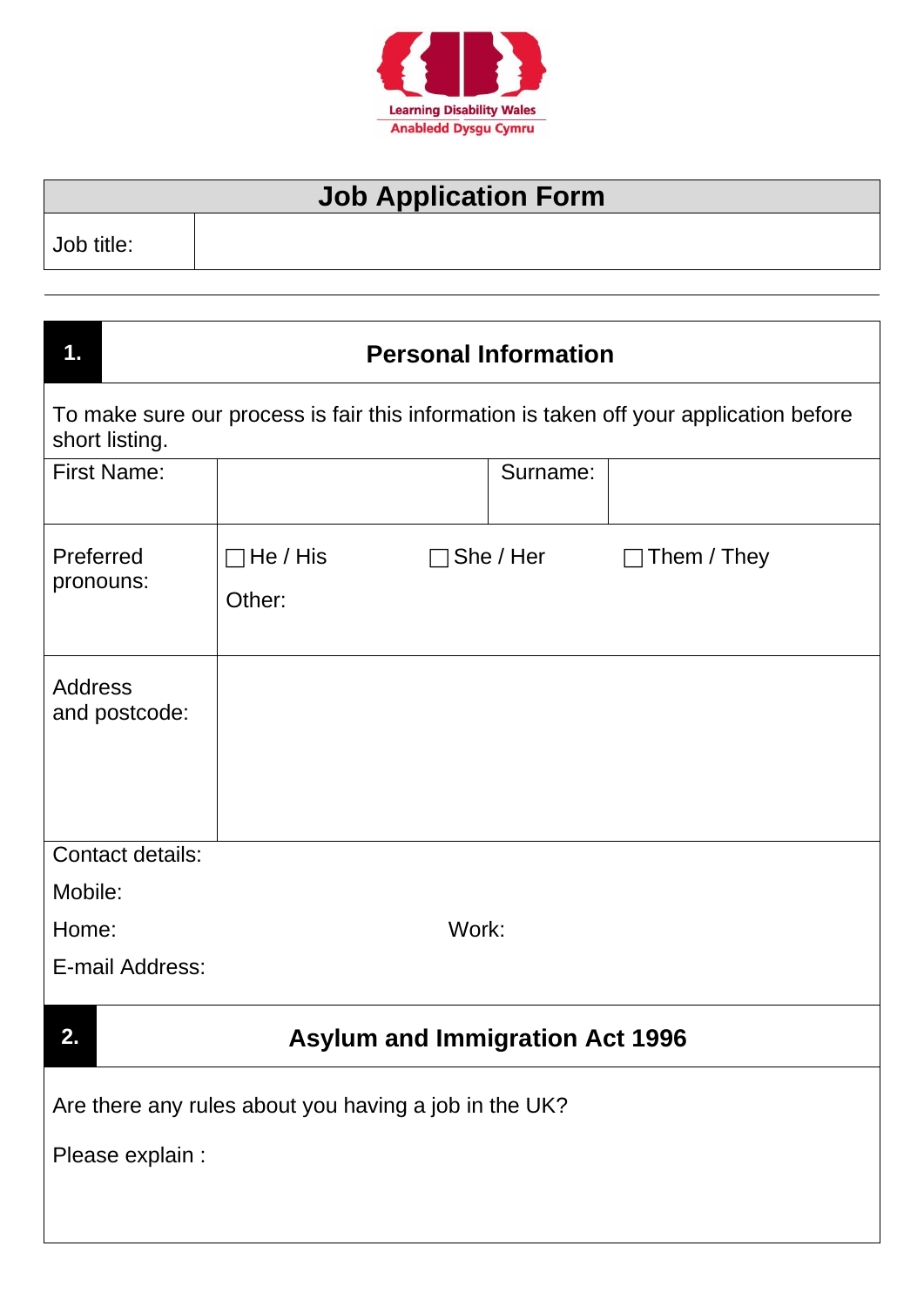| 3.                          | <b>Rehabilitation of Offenders Act 1974 (exception) Order 1975</b>                     |                           |  |
|-----------------------------|----------------------------------------------------------------------------------------|---------------------------|--|
|                             | Do you have a criminal conviction that is not spent?                                   |                           |  |
|                             | $\Box$ Yes                                                                             | $\square$ No              |  |
|                             | If yes, please give details and dates here or on a separate sheet marked confidential. |                           |  |
|                             |                                                                                        |                           |  |
| 4.                          | <b>References</b> – Please give us details of 2 referees                               |                           |  |
| job.                        | A referee is someone who knows you well and can tell us if you are suitable for this   |                           |  |
|                             | Referee 1 should be your current or most recent employer.                              |                           |  |
| <b>Referee 1</b>            |                                                                                        | <b>Referee 2</b><br>Name: |  |
| Employer<br>Name:           |                                                                                        |                           |  |
| <b>Business</b><br>Address: |                                                                                        | Address:                  |  |
|                             |                                                                                        |                           |  |
|                             |                                                                                        |                           |  |
|                             |                                                                                        |                           |  |
| Job Title:                  |                                                                                        | Job Title:                |  |
|                             |                                                                                        |                           |  |
| Relationship<br>to you:     |                                                                                        | Relationship<br>to you:   |  |
| Phone<br>Number:            |                                                                                        | Phone<br>Number:          |  |
| Email<br>Address:           |                                                                                        | Email<br>Address:         |  |
|                             |                                                                                        |                           |  |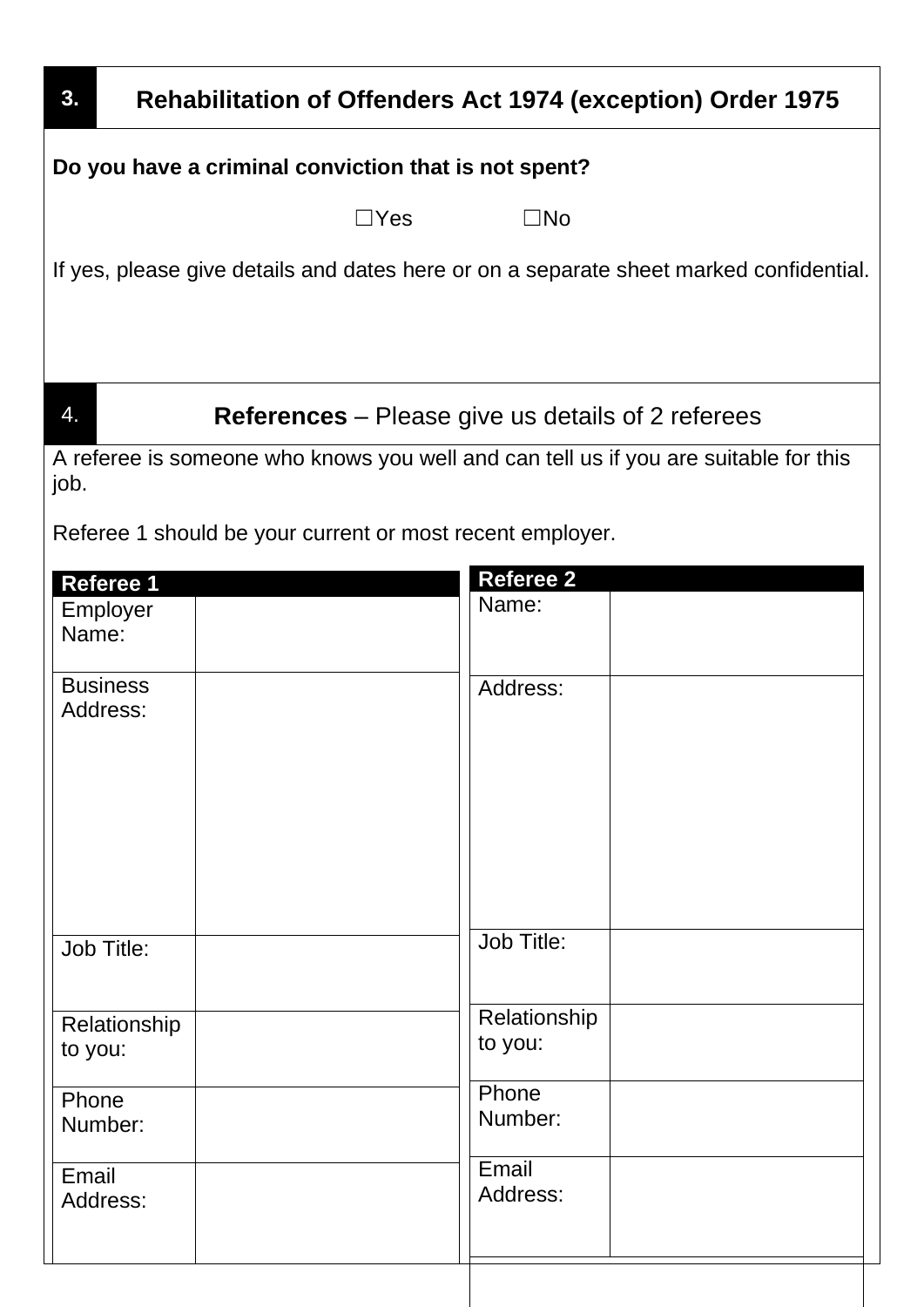| Can we contact these referees before                                                                                          |                                |
|-------------------------------------------------------------------------------------------------------------------------------|--------------------------------|
| interview?                                                                                                                    |                                |
| <b>Referee 1</b><br>$\square$ No<br>$\Box$ Yes                                                                                |                                |
| <b>Referee 2</b>                                                                                                              |                                |
| $\Box$ Yes<br>$\Box$ No                                                                                                       |                                |
|                                                                                                                               |                                |
| 5.                                                                                                                            | Please sign and date your form |
| I promise that the information I have given in Part 1 and 2 of this application is true<br>and correct.                       |                                |
| I accept that if any of the information I put on this application is found to be untrue I<br>could lose my job straight away. |                                |
| Please sign to accept and to tell us that we can use the information as long as we<br>follow the Data Protection Act 2018.    |                                |
| Sign                                                                                                                          |                                |
|                                                                                                                               |                                |
| Date                                                                                                                          |                                |
|                                                                                                                               |                                |
|                                                                                                                               |                                |
|                                                                                                                               |                                |
|                                                                                                                               |                                |
|                                                                                                                               |                                |
|                                                                                                                               |                                |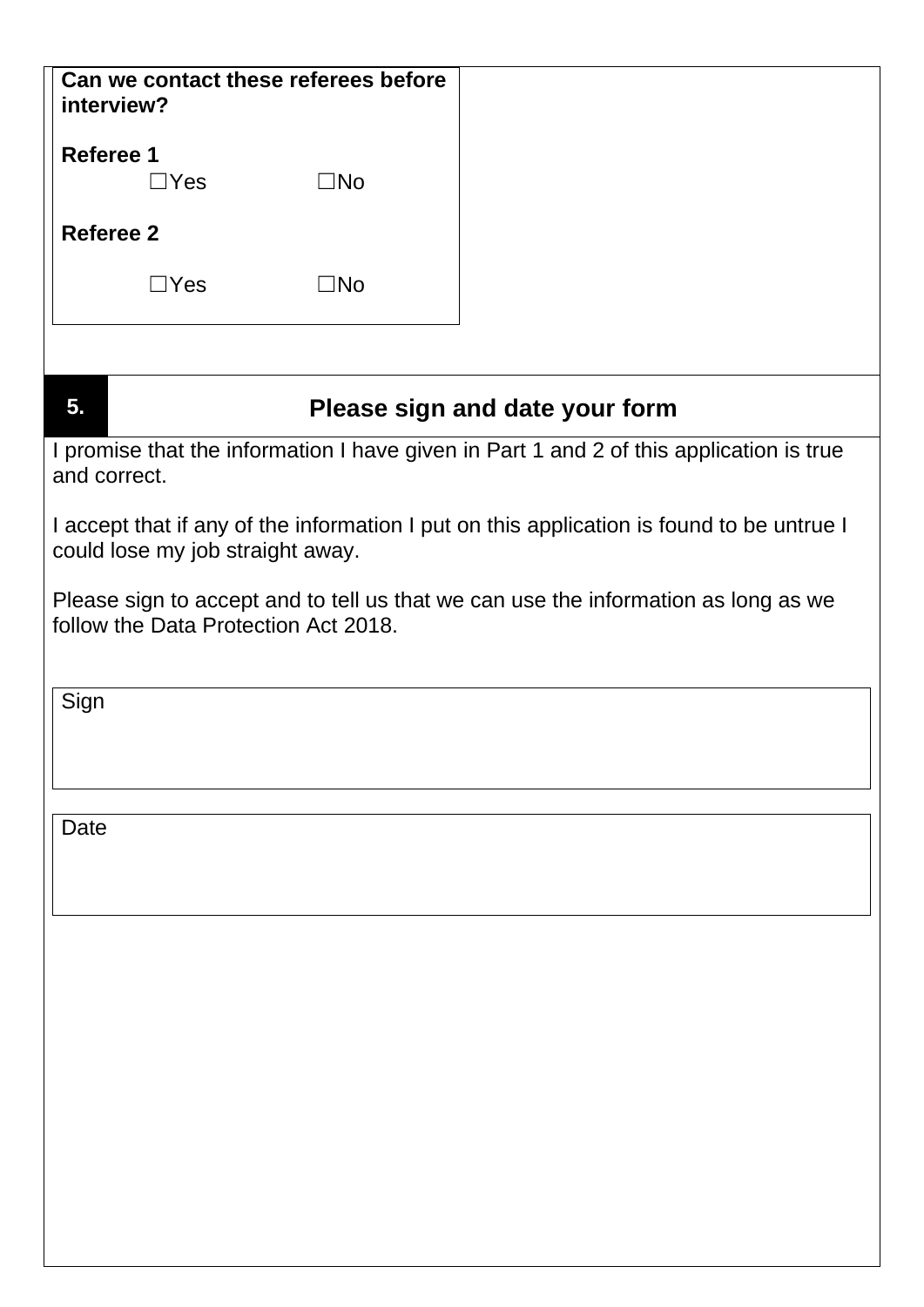| <b>Part 2 - Application</b>                                                                                                                                                                    |                                               |  |
|------------------------------------------------------------------------------------------------------------------------------------------------------------------------------------------------|-----------------------------------------------|--|
| Job title:                                                                                                                                                                                     |                                               |  |
| $\mathbf 1$ .                                                                                                                                                                                  | <b>Education, Qualifications and Training</b> |  |
| List all of your qualifcations including exams you passed at secondary school,<br>college and university. Also any relevant training courses attended or membership to<br>professional bodies. |                                               |  |
|                                                                                                                                                                                                |                                               |  |
|                                                                                                                                                                                                |                                               |  |
|                                                                                                                                                                                                |                                               |  |
|                                                                                                                                                                                                |                                               |  |
|                                                                                                                                                                                                |                                               |  |
|                                                                                                                                                                                                |                                               |  |
|                                                                                                                                                                                                |                                               |  |
|                                                                                                                                                                                                |                                               |  |
|                                                                                                                                                                                                |                                               |  |
|                                                                                                                                                                                                |                                               |  |
|                                                                                                                                                                                                |                                               |  |
|                                                                                                                                                                                                |                                               |  |
|                                                                                                                                                                                                |                                               |  |
|                                                                                                                                                                                                |                                               |  |
|                                                                                                                                                                                                |                                               |  |
|                                                                                                                                                                                                |                                               |  |
|                                                                                                                                                                                                |                                               |  |
|                                                                                                                                                                                                |                                               |  |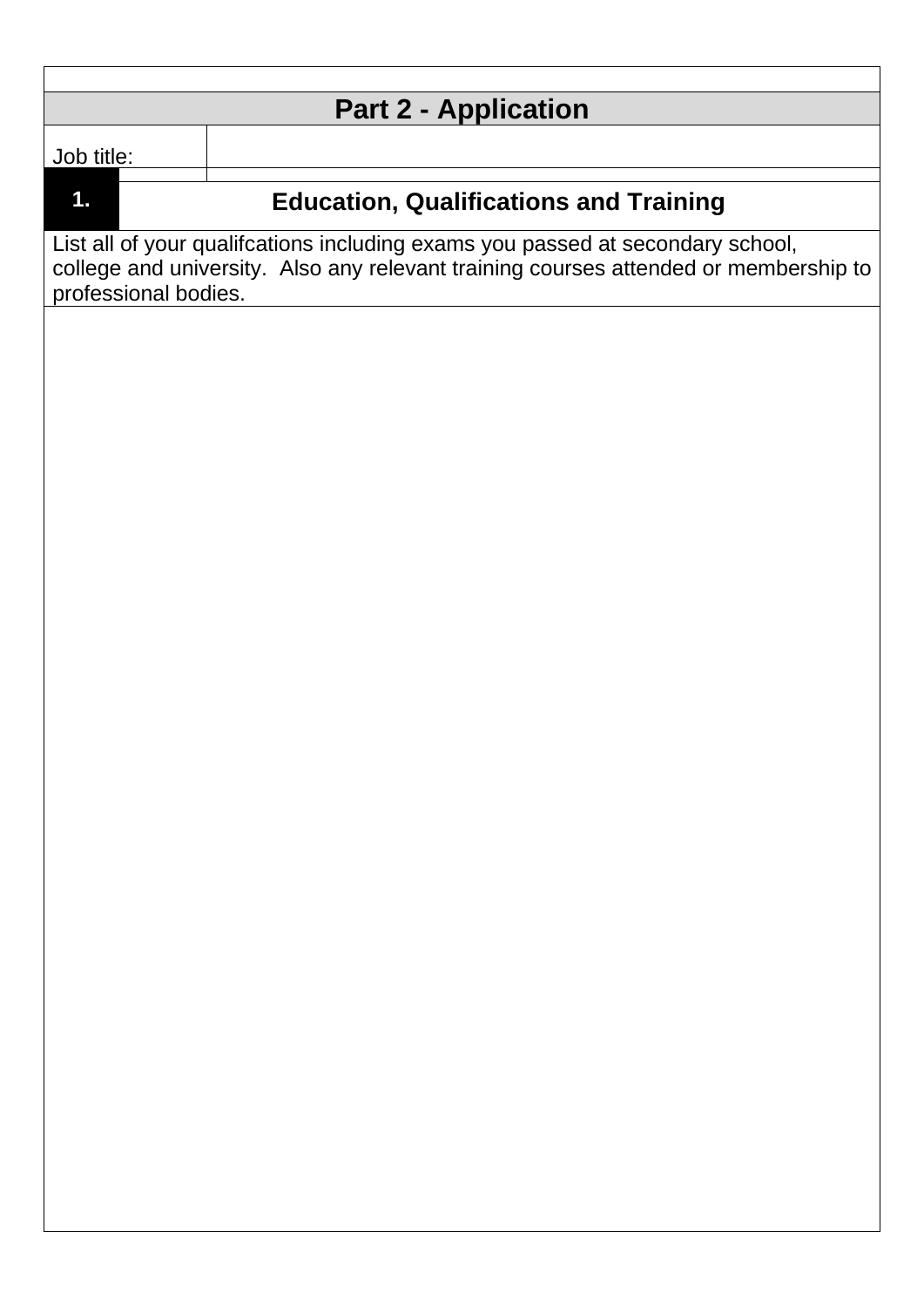| 2.                                         | Do you have a job now? |                                     |                                              |
|--------------------------------------------|------------------------|-------------------------------------|----------------------------------------------|
|                                            | $\Box$ Yes             |                                     | $\square$ No (If no please go to question 3) |
| Job title:                                 |                        |                                     |                                              |
| Date started:                              |                        |                                     |                                              |
| Tell us about<br>your                      |                        |                                     |                                              |
| responsibilities                           |                        |                                     |                                              |
|                                            |                        |                                     |                                              |
|                                            |                        | What is your current annual salary? |                                              |
| How much notice do you have to             |                        |                                     |                                              |
| give if you want to leave your job?        |                        |                                     |                                              |
| <b>Your Current Employer</b>               |                        |                                     |                                              |
| Employer's Name:                           |                        |                                     |                                              |
| <b>Employer's Address</b><br>and Postcode: |                        |                                     |                                              |
| Contact details:                           |                        |                                     |                                              |
| Phone                                      |                        |                                     |                                              |
| Email                                      |                        |                                     |                                              |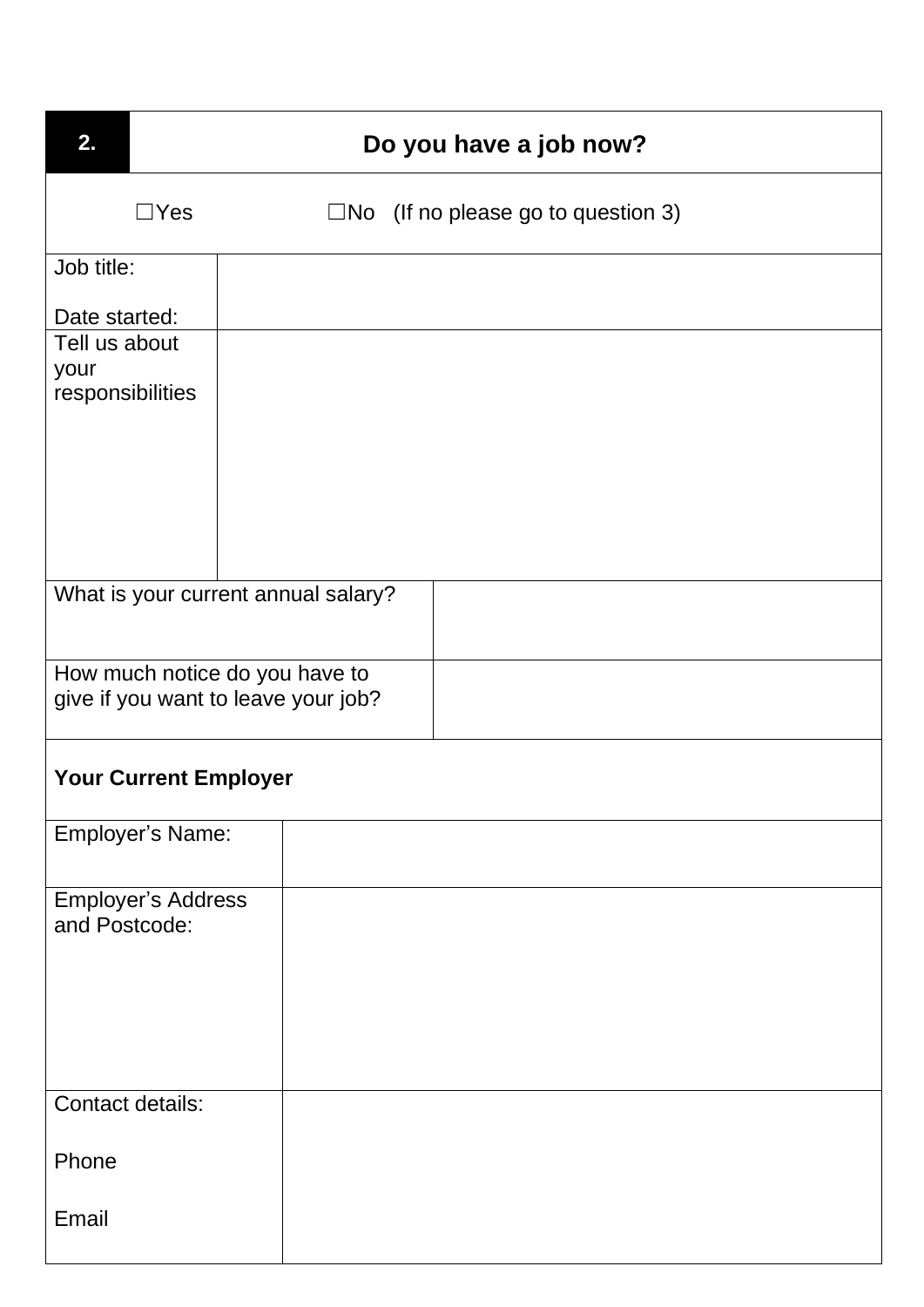| Name & Address of Employer<br>List Job Title, Duties and<br>Date<br>Date<br><b>Started</b><br>Finished<br>Reason You Left |  |
|---------------------------------------------------------------------------------------------------------------------------|--|
|                                                                                                                           |  |
|                                                                                                                           |  |
|                                                                                                                           |  |
|                                                                                                                           |  |
|                                                                                                                           |  |
|                                                                                                                           |  |
|                                                                                                                           |  |
|                                                                                                                           |  |
|                                                                                                                           |  |
|                                                                                                                           |  |
|                                                                                                                           |  |
|                                                                                                                           |  |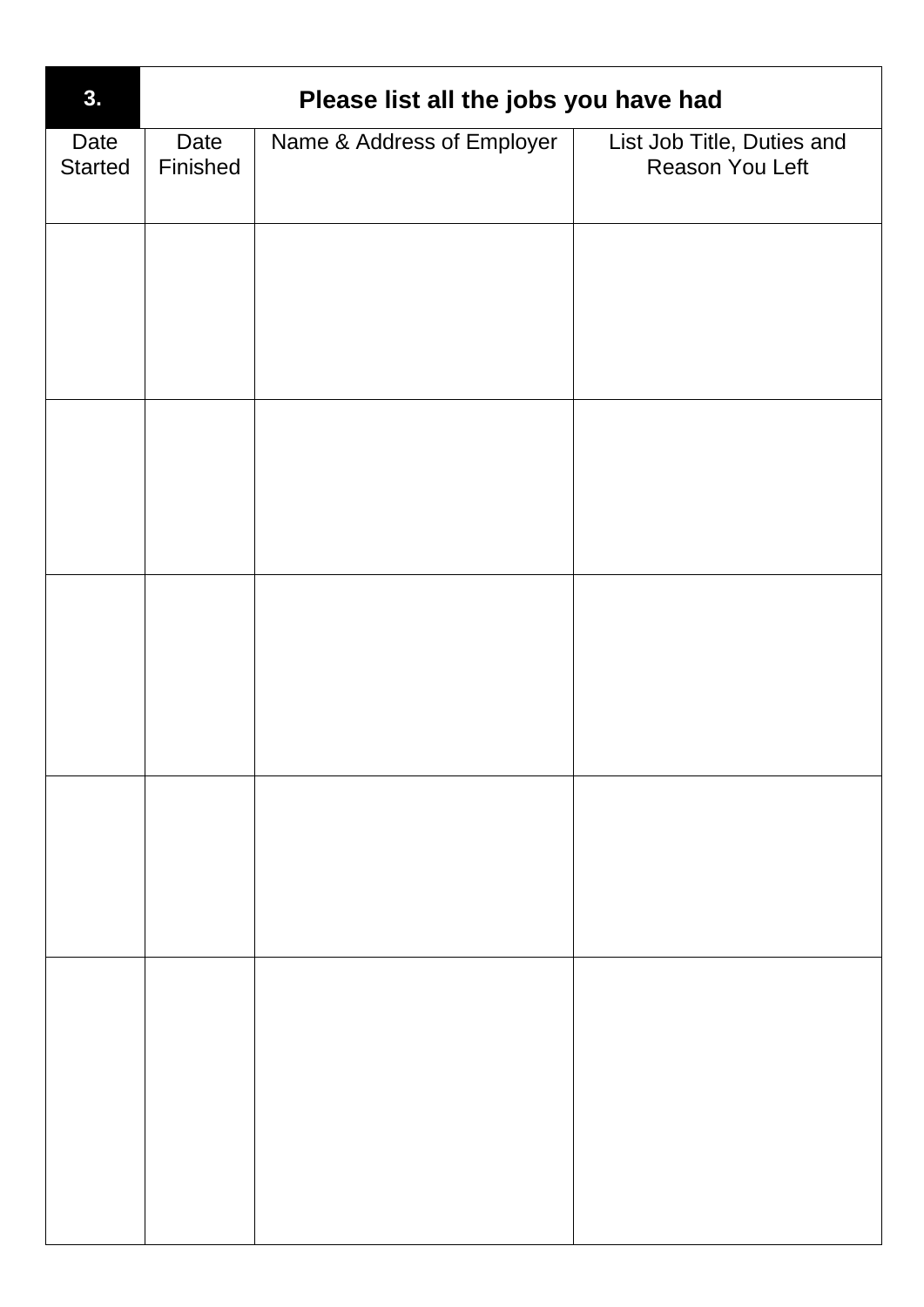First, tell us about your skills and experiences in relation to all the **essential criteria** in the person specification for the job you are applying for.

Second, tell us about your skills and experiences in relation to all the **desirable criteria** in the person specification for the job you are applying for.

Please use additional sheets as necessary.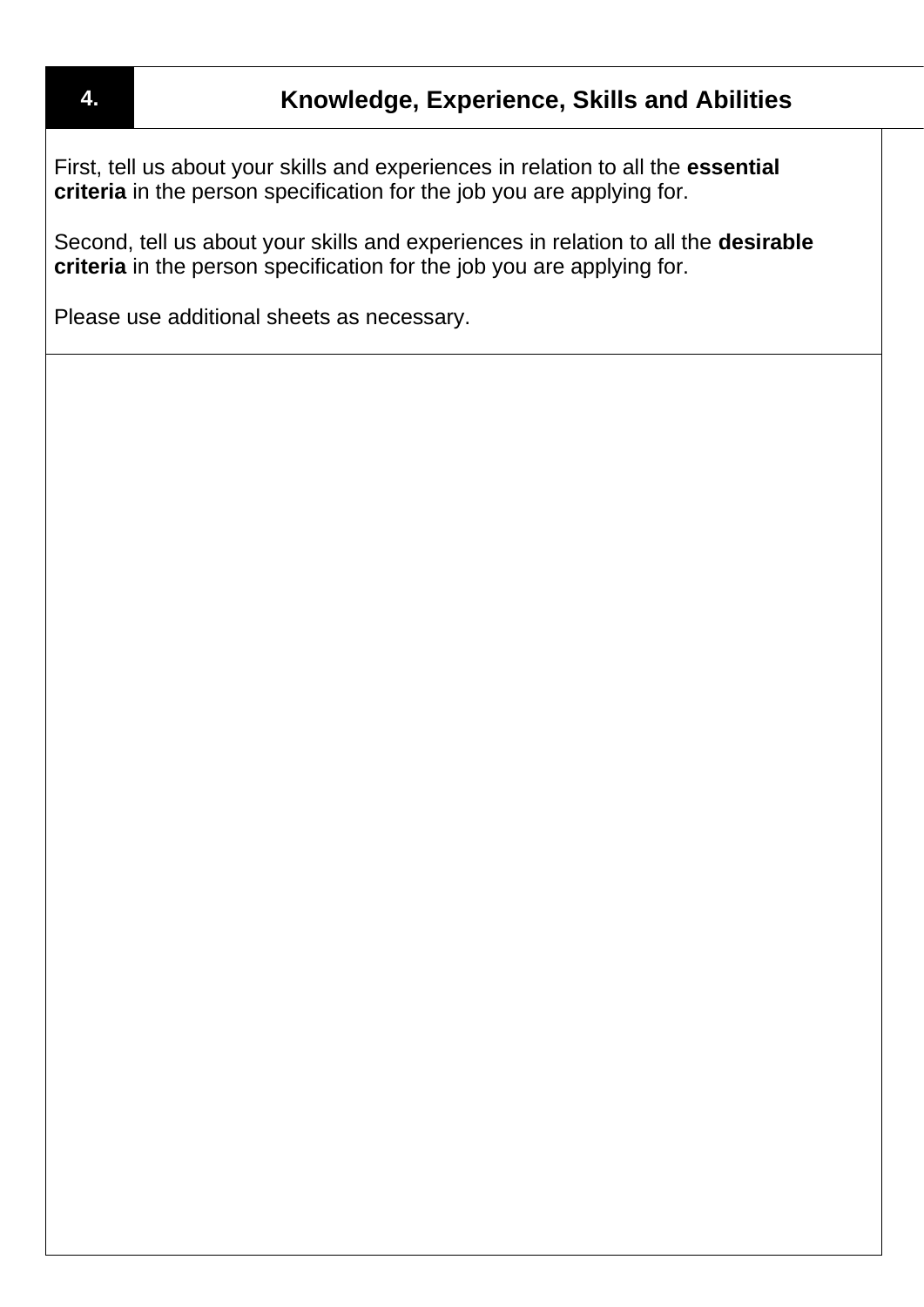| 5. | More about you                                                                         |
|----|----------------------------------------------------------------------------------------|
|    | Tell us about any hobbies, interests or work experience that are relevant to the post. |
|    |                                                                                        |
|    |                                                                                        |
|    |                                                                                        |
|    |                                                                                        |
|    |                                                                                        |
|    |                                                                                        |
|    |                                                                                        |
|    |                                                                                        |
|    |                                                                                        |
|    |                                                                                        |
|    |                                                                                        |
|    |                                                                                        |
|    |                                                                                        |
|    |                                                                                        |
|    |                                                                                        |
|    |                                                                                        |